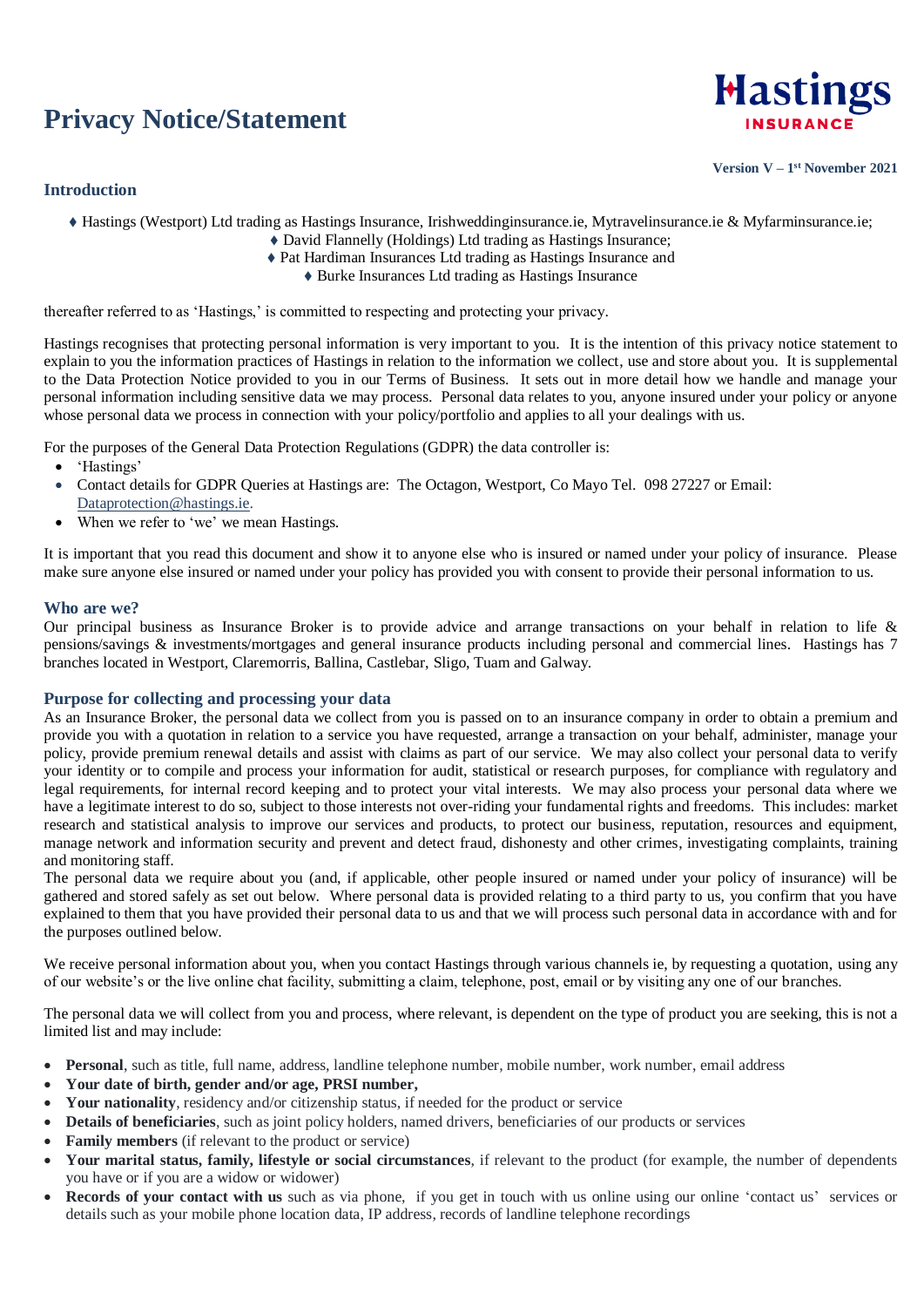- **Products and services** you hold with us, as well as have been interested in and have held and the associated payment methods used, including existing policy number, client identification number, renewal dates of policies with us and other insurers, premium details, details of excesses, images/surveys
- **The usage of our services**, any claims and whether those claims were paid out or not (and details related to this)
- **Bank and payment card details,** in order to reimburse any premium owed to you, records of payments and arrears
- **Marketing to you and analyzing data**, including history of those communications, whether you open them or click on links, and information about products or services we think you may be interested in, and analyzing data to help target offers to you that we think are of interest or relevance to you. Offers may include our car, insurance, financial services, connected car, travel and any of our other products and services
- **Vehicle & Driver(s) information**, such as make and model, registration number, year of manufacture, value, purchase date, fuel type, engine size, vehicle licensing cert, who uses the vehicle, carrying capacity, weight, distance travelled per year, type of use of vehicle ie, business use or social/domestic use, right/left-hand drive, details of insurance cover, change in insurance cover and modifications if any, connected vehicles insured. Driving history, no claims bonus, gap in cover, claims history, disqualifications and penalty points incurred
- **Information about your use of products or services held with the firm**, such as other insurance policies, mortgage, savings or financial services and products
- **Information we obtained from third parties**, including information about insurance risk, pricing, claims history, instances of suspect fraud and usage history
- **Fraud, debt and theft information**, including details of money you owe, suspected instances of fraud or theft, and details of any devices used for fraud
- **Criminal records information**, including alleged offences, for example if you apply for car insurance
- **Information about your health or if you are a vulnerable customer.** Injuries/illnesses suffered by you or anyone insured on the policy either prior to taking out an insurance or during policy coverage
- **Information about your property**, such as location, value, number of rooms, property type and building work you've had done
- **Financial details about you**, source of income, source of wealth, details of your expenditure, and payment method(s), if relevant
- **Details about all of your existing borrowings and loans**, if relevant
- **Information about your employment status**, if relevant
- **Information about your property occupier status**, such as whether you are a tenant, live with parents or are an owner occupier of the property where you live at the time of your application
- **Information we obtain from third parties**, including vehicle details, details of outstanding finance, vehicle claims/history, publicly available information, and information to help improve the relevance of our products and services
- Where relevant, **information about any guarantor** which you provide in any application
- **Tax information**, if relevant (for example, for tax planning purposes)
- **Images,** in connection with the risk being insured or for other business use including claims processing.

Note: Some personal data is mandatory in order for the performance of the contract. In the event you decide not to provide the mandatory personal data we will be unable to provide you with a certain service or product. We will indicate to you where any personal data required is mandatory or optional.

### **Why we are processing your data? Our Legal Basis.**

In order for Hastings to provide you with any of the insurance services listed above, Hastings needs to collect personal data to be able to provide a quotation, arrange a transactions on your behalf, administer, manage your policy and assist with claims as part of our service.

Our reason (lawful reason) for processing your data under the EU's General Data Protection Regulation (GDPR) is:

 Legal basis – Hastings needs to collect and process your data on the basis that it is necessary to do so to enter into and/or to perform a contract with you.

We are committed to ensuring that the information we collect and you give us is appropriate for this purpose, and does not constitute an invasion of your privacy.

### **How will Hastings use the personal data is collects about me?**

We will process (collect, store and use) the information you provide in a manner compatible with the EU's General Data Protection Regulations (GDPR). We will endeavour to keep your information accurate and up to date, and not keep it for longer than is necessary.

### **Special Categories of personal data.**

Where we collect any special categories of personal data, known as 'sensitive data' ie data about your health or information in relation to your criminal convictions such as penalty points/driving convictions, this will only be requested and processed where it is necessary for the performance of an insurance contract and will only be processed by way of a) explicit consent b) assessment of risk c) for the prevention of fraud d) for the establishment, exercise, enforcement or defence of legal claims or e) to protect the vital interests of a person.

### **Who we are sharing your data with?**

As an Insurance Broker we share your data with the insurance companies we deal with in order to obtain a quotation, issue renewal terms and provide alternative quotations for you. We may also be required to share your data for example, with the National Vehicle and Driver File, Personal Injuries Assessment Board or other third parties involved in administering your insurance contract including any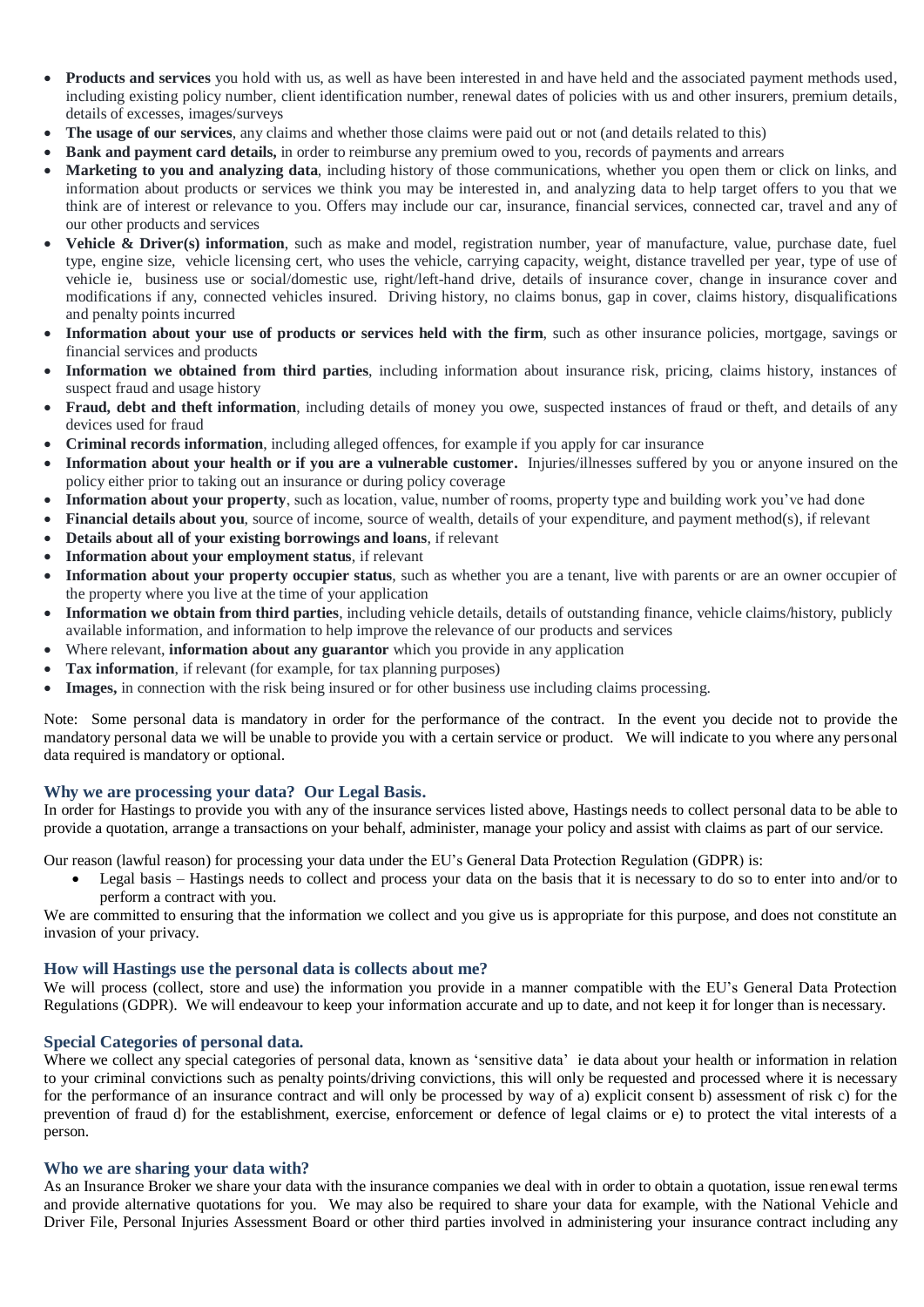loss assessors/adjustors, witnesses to any incidents/accidents you are involved in, claimants and their legal or medical representatives. These third parties are obliged to keep your details secure, and use them only to fulfil the service they provide on your behalf. In order to fulfil our legal and regulatory obligations we may also share your personal data with any authorities for example: The Data Protection Commission, Revenue Commissioners, Central Bank of Ireland, Financial Services and Pensions Ombudsman, our legal advisors or the Garda Siochana. When we believe we have been given false or misleading information, or we suspect criminal activity we must record this and inform the relevant authorities. Your data is held within the Hastings branch network and may be shared with any providers or suppliers where the firm outsources the processing of certain functions, for example: Auditors, Legal advisors, IT/Software providers, Payment Processes or other third parties involved in administering your contract. Your data may also be shared with any party where you have given us permission to speak with them ie, a relative or friend, any party named under your insurance.

In the instance where we have to transfer data outside the European Economic Area (EEA) to help provide you with products and services, we will do so in compliance with obligations under Data Protection Legislation and would expect the same standard of data protection is applied outside of the EEA to these transfers and the use of the information, to ensure your rights are protected.

In certain contracts of insurance where, for whatever reason, you cannot be found or you become insolvent, or the court finds it just and equitable to so order, then your rights under the contract may be transferred to and vested in the third party even though they are not a party to the contract of insurance. The third party has a right to recover from the insurer the amount of any loss suffered by them. Where the third party reasonably believes that you as policyholder have incurred a liability the third party may be entitled to seek and obtain information from the insurer or from any other person who is able to provide it concerning:

- the existence of the insurance contract,
- who the insurer is,
- the terms of the contract, and
- whether the insurer has informed the insured person that the insurer intends to refuse liability under the contract.

## **Data Subjects Rights:**

Hastings facilitate your rights under Data Protection Legislation to address any concerns or queries about the processing of your personal data. At any point while we are in possession of or processing your personal data, you, the data subject, have the following rights:

- Right of access you have the right to request a copy of the information that we hold about you;
- Rights of Rectification you have a right to correct data that we hold about you that is inaccurate. In certain cases you are obliged in the terms of your insurance contract to inform us of any changes ie, change of address;
- Right to Withdraw Consent you have the right to withdraw your consent to your data being processed where we use consent as the legal basis;
- Right to be forgotten you have the right to have your personal data deleted or to be forgotten. However we can only delete your data in certain circumstances and there may be instances where we cannot provide a deletion ie, an ongoing claim;
- Right to restriction of processing where certain conditions apply you have a right to restrict the processing of your data;
- Right of portability you have the right to have the data we hold about you transferred to another organisation;
- Right to object you have the right to object to certain types of processing such as direct marketing;
- Right to be excluded from profiling or automated processing; you also have the right to be subject to the legal effects of automated processing or profiling;

All of the above requests will be forwarded on should there be a third party involved as we have indicated in the processing of your personal data.

### **Data security**

Hastings intent is to strictly protect the security of your personal information; honour your choice for its intended use; and carefully protect your data from loss, misuse, unauthorised access or disclosure, alteration or destruction. We have taken appropriate steps to safeguard and secure information we collect online, including the use of encryption when collecting or transferring sensitive data such as credit card information. However, you should always take into consideration that the internet is an open forum and that data may flow across networks with little or no security measures, and therefore such information may be accessed by people other than those you intended to access it.

#### **Additional information we are providing you with to ensure we are transparent and fair with our processing.**

### **Retention of your Personal Data**

Data will not be held for longer than is necessary for the purpose(s) for which it was obtained. Hastings will process personal data in accordance with our retention schedule. For the majority of Policy Data, this is 7 years after the relationship ends. If you do not incept cover for an insurance policy, your data will be kept for 18 months and processed in line with this statement. In certain cases we are obliged to hold onto records for longer periods, examples of which are public liability insurance and pension details. We do so in line with our regulatory obligations.

### **Failure to provide further information**

If we are collecting your data for a contract and you cannot provide this data the consequences of this could mean the contract cannot be completed or details are incorrect.